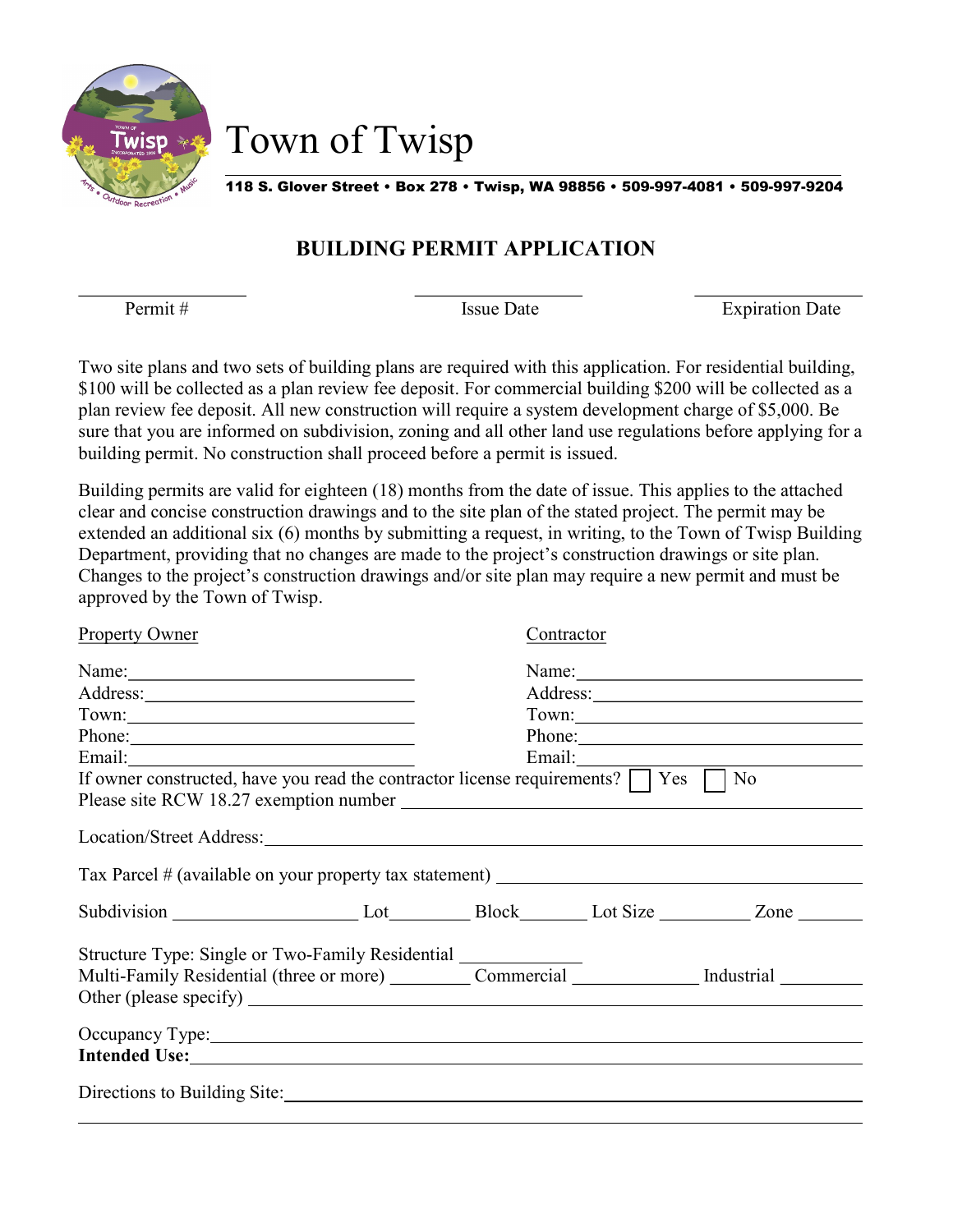|                                                                                                                                                                                                                                |              |               | Proposed Setbacks from property line (See Town codes for setback requirements): |
|--------------------------------------------------------------------------------------------------------------------------------------------------------------------------------------------------------------------------------|--------------|---------------|---------------------------------------------------------------------------------|
|                                                                                                                                                                                                                                |              |               |                                                                                 |
| Class or Work: $\Box$ New $\Box$ Addition $\Box$ Remodel $\Box$ Repair $\Box$ Demolition $\Box$<br>Foundation                                                                                                                  |              |               |                                                                                 |
| $\Box$ Accessory Structure $\Box$ Mobile Home                                                                                                                                                                                  |              |               |                                                                                 |
| Other                                                                                                                                                                                                                          |              |               |                                                                                 |
| <b>Building Division:</b>                                                                                                                                                                                                      |              |               |                                                                                 |
|                                                                                                                                                                                                                                |              |               | Type of Structure: Wood   Metal   Masonry/Concrete   Pre-Manufactured           |
|                                                                                                                                                                                                                                |              |               |                                                                                 |
|                                                                                                                                                                                                                                |              |               | Building dimensions for new construction: (All floors including basement)       |
|                                                                                                                                                                                                                                | X            |               | $=$ Sq. Ft. Basement                                                            |
|                                                                                                                                                                                                                                | X            |               | $=$ Sq. Ft. 1st Floor                                                           |
|                                                                                                                                                                                                                                | X            |               | $=$ Sq. Ft. 2 <sup>nd</sup> Floor                                               |
|                                                                                                                                                                                                                                | X            |               | $=$ Sq. Ft. (Other                                                              |
|                                                                                                                                                                                                                                | $=$          | Total Sq. Ft. |                                                                                 |
|                                                                                                                                                                                                                                |              |               |                                                                                 |
| If Mobile Home:                                                                                                                                                                                                                |              |               |                                                                                 |
| Address and the contract of the contract of the contract of the contract of the contract of the contract of the contract of the contract of the contract of the contract of the contract of the contract of the contract of th |              |               | <b>Phone</b> Phone                                                              |
|                                                                                                                                                                                                                                |              |               | Year/Make/Manufacturer                                                          |
|                                                                                                                                                                                                                                | $\mathbf{X}$ |               | Labor & Industries Tag #:                                                       |
|                                                                                                                                                                                                                                |              |               |                                                                                 |
| <b>Additional Permit Information:</b>                                                                                                                                                                                          |              |               |                                                                                 |

The following are possible applications that might be needed before your building permit can be approved and issued.

| Does the project site have existing Town water hookup? $\Box$ Yes $\Box$ No               |  |  |
|-------------------------------------------------------------------------------------------|--|--|
| Does the project site have existing Town sewer hookup? $\vert \vert$ Yes $\vert \vert$ No |  |  |

Yes - Review of the building permit application will determine if there will be a higher water use which may require applying for more water/sewer ERU's (Equivalent Residential Unit).

No – Water and sewer service applications must be applied for. Building permits can be issued before approval of these applications, at the discretion of the utilities manager, with the understanding that it is not a guarantee of approval of water and sewer services. No certificate of occupancy can be issued until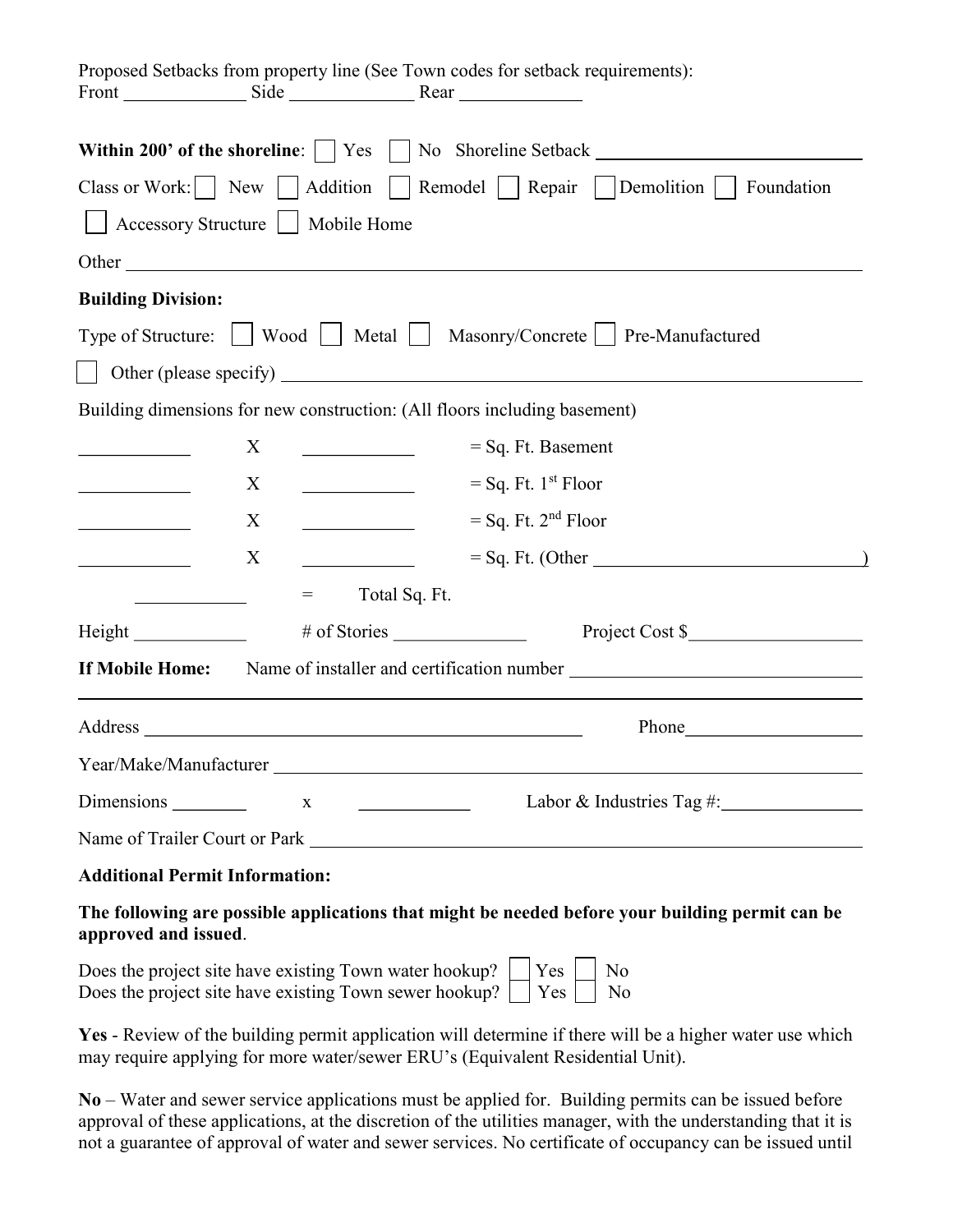water and sewer services are applied for and installed. The review period for any water and sewer service application can take up to 14 days, provided a complete application is submitted.

| In the floodplain $\Box$ Yes $\Box$ No                                        |
|-------------------------------------------------------------------------------|
| Within 200 feet of the shoreline $\Box$ Yes $\Box$ No                         |
| Within 100 feet of a known or suspected critical area $\Box$ Yes $\Box$ No    |
| Requires more than 100 cubic yards of excavation or fill $\Box$ Yes $\Box$ No |

Yes – If the project is in the floodplain and within 200 feet of the shoreline or requires more than 100 cubic yards of excavation or fill, it will require one or all of the following permits: Substantial development, conditional use or variance permit, critical areas project approval, land use permit and/or SEPA checklist. The review period for any of these permit applications can take up to 75 days. (Attached is a copy of the possible time frames it will take to review the above applications)

No – Landfill or excavation over 100 cubic yards, buildings over 4,000 square feet, and/or parking lots over 40 stalls may trigger any of the above mentioned permit applications.

NOTE: These are not the only situations that can trigger the above mentioned permit applications. This will be determined in the building permit review process by our Town Planner.

This facility is operated in accordance with the United States Department of Agriculture policy, which prohibits discrimination on the basis of race, color, sex, age, handicap, religion, or national origin. Any person who believes he or she has been discriminated against in any USDA-related activity should write to:

> Under Secretary Rural Development Washington D.C. 20250

I hereby apply for a permit to do the work indicated above and acknowledge that I have read this application and hereby certify that the above information is correct and that I have accurately identified and depicted property lines and building locations. I have submitted two site plans and two sets of building plans along with this application.

Name (please print) Date

 $\overline{a}$ 

Signature Date received by the Town of Twisp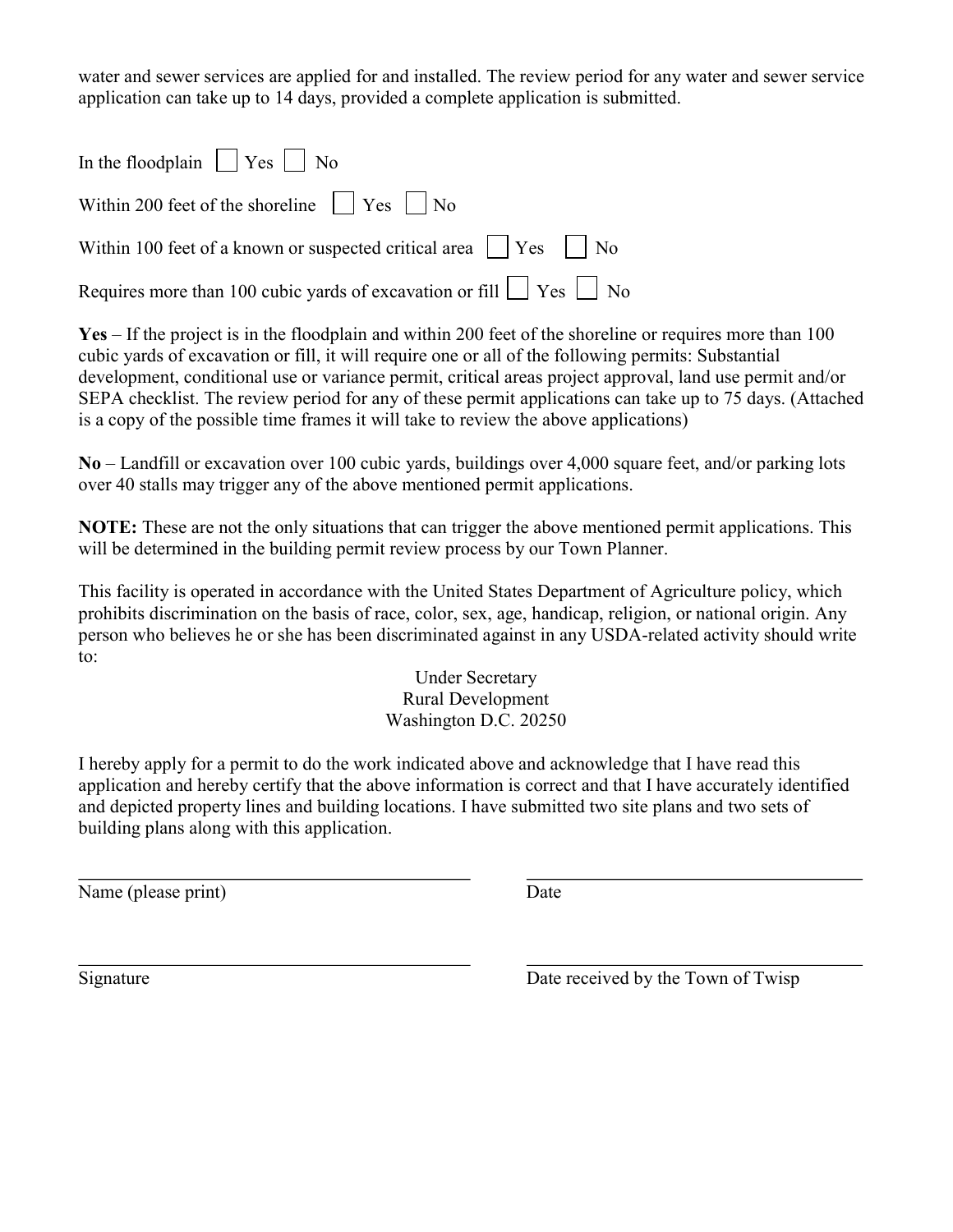# \*\*\*\*\*\*\*\*\*\*\*\*\*\*\*\*\*\*\*\*\*\*FOR DEPARTMENTAL USE ONLY\*\*\*\*\*\*\*\*\*\*\*\*\*\*\*\*\*\*\*\*\*\*\*\*\*\*\*\*\*\*\*\*\*

#### **Fees**

| <b>Building Permit:</b>                      | The application form must be completed before your building permit can be<br>processed:             |                    |      |
|----------------------------------------------|-----------------------------------------------------------------------------------------------------|--------------------|------|
| <b>Plan Check:</b>                           | Two site plans, two sets of building plans, and a completed energy compliance<br>form are required. |                    |      |
| <b>Mechanical Permit:</b>                    |                                                                                                     |                    |      |
| <b>Plumbing Permit:</b>                      |                                                                                                     |                    |      |
| <b>Water/Sewer system connection charges</b> |                                                                                                     |                    |      |
| <b>State Fee:</b>                            |                                                                                                     |                    | 6.50 |
| <b>Miscellaneous Fee:</b>                    |                                                                                                     |                    |      |
| $\bf{Receipt}$ #:                            |                                                                                                     | <b>Total Fees:</b> |      |

#### Review and Approvals

## Planning Department:

| Setbacks met: $\Box$ Yes $\Box$ No Allowed zoning Use: $\Box$ Yes $\Box$ No |
|-----------------------------------------------------------------------------|
| Parking requirements met: $\Box$ Yes $\Box$ No Action Taken (if no) $\Box$  |
|                                                                             |
|                                                                             |
|                                                                             |
|                                                                             |
|                                                                             |
|                                                                             |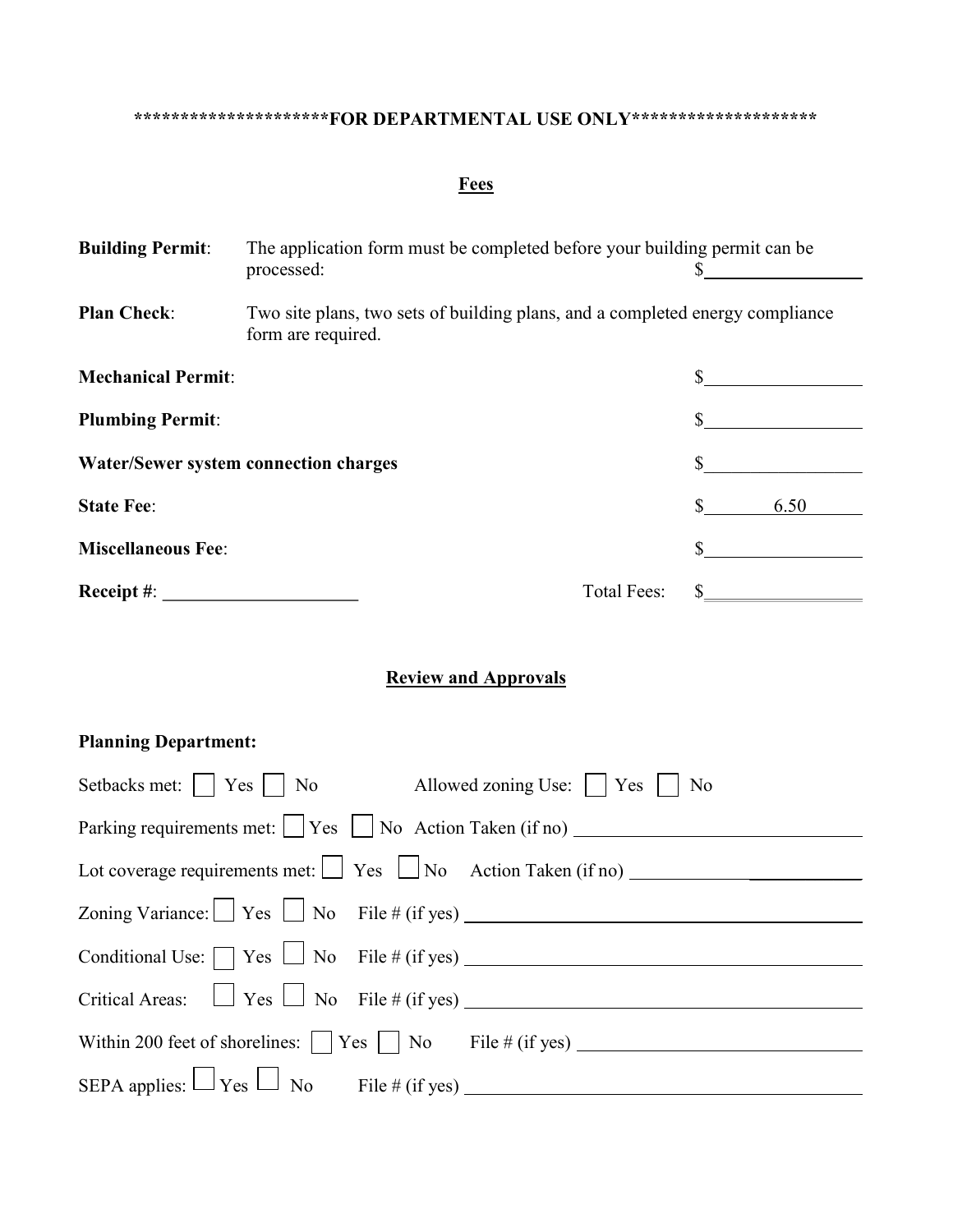| D.O.E. Construction stormwater permit application required:   Yes   No                                                                                                                                                         |                                |  |  |
|--------------------------------------------------------------------------------------------------------------------------------------------------------------------------------------------------------------------------------|--------------------------------|--|--|
| Other: $\Box$ Yes $\Box$ No File # (if yes)                                                                                                                                                                                    |                                |  |  |
|                                                                                                                                                                                                                                |                                |  |  |
|                                                                                                                                                                                                                                |                                |  |  |
|                                                                                                                                                                                                                                |                                |  |  |
|                                                                                                                                                                                                                                |                                |  |  |
| <b>Town Planner</b>                                                                                                                                                                                                            | Date                           |  |  |
| <b>Clerk's Office:</b>                                                                                                                                                                                                         |                                |  |  |
| Business License Required/Obtained for Contractor: $\Box$ Yes $\Box$ No License #                                                                                                                                              |                                |  |  |
| Business License Required/Obtained if Business:                                                                                                                                                                                | $\Box$ Yes $\Box$ No License # |  |  |
| Comments: Comments:                                                                                                                                                                                                            |                                |  |  |
|                                                                                                                                                                                                                                |                                |  |  |
| Clerk/Deputy Clerk                                                                                                                                                                                                             | Date                           |  |  |
| <b>Public Works Department:</b>                                                                                                                                                                                                |                                |  |  |
| <b>Streets:</b>                                                                                                                                                                                                                |                                |  |  |
| Highway ingress/egress:     Yes     No Action taken (if applicable)                                                                                                                                                            |                                |  |  |
| Street crossing required: Yes No Action taken (if applicable)                                                                                                                                                                  |                                |  |  |
|                                                                                                                                                                                                                                |                                |  |  |
| <u> 1989 - Johann Harry Barn, mars ar brenin beskriuwer yn de ferfinning yn de ferfinning yn de ferfinning yn de</u>                                                                                                           |                                |  |  |
| Fire:                                                                                                                                                                                                                          |                                |  |  |
| Fire flow adequate: $\Box$ Yes $\Box$ No Action taken (if applicable) $\Box$                                                                                                                                                   |                                |  |  |
| Hydrant requirements met: $\Box$ Yes $\Box$ No Action taken (if applicable) $\Box$                                                                                                                                             |                                |  |  |
| Comments: Note and the comments of the comments of the comments of the comments of the comments of the comments of the comments of the comments of the comments of the comments of the comments of the comments of the comment |                                |  |  |
|                                                                                                                                                                                                                                |                                |  |  |